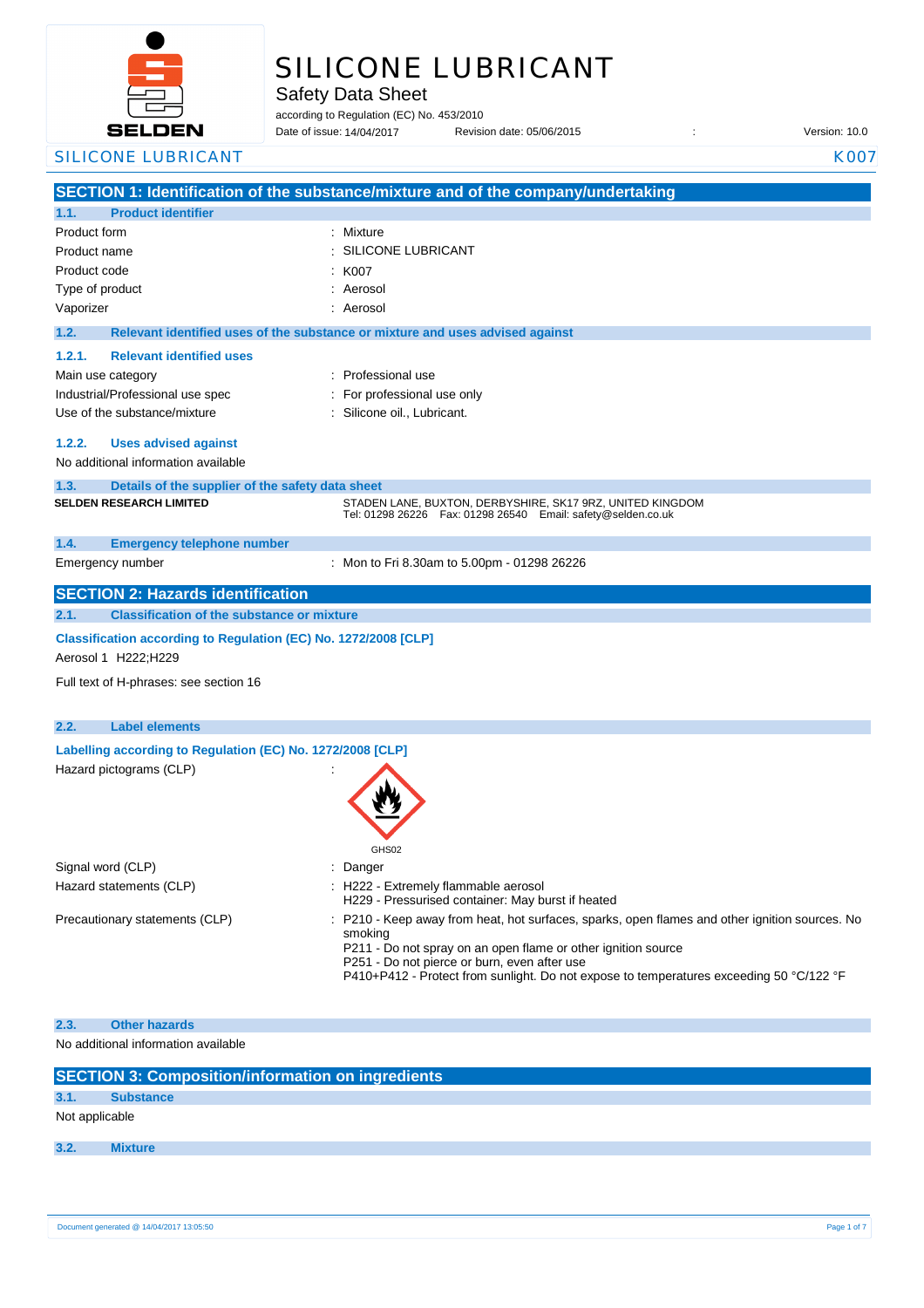according to Regulation (EC) No. 453/2010

| <b>Name</b>                                                                     | <b>Product identifier</b>                                                   | $\frac{9}{6}$ | <b>Classification according to</b><br>Directive 67/548/EEC | <b>Classification according to</b><br><b>Regulation (EC) No.</b><br>1272/2008 [CLP] |
|---------------------------------------------------------------------------------|-----------------------------------------------------------------------------|---------------|------------------------------------------------------------|-------------------------------------------------------------------------------------|
| butane<br>substance with national workplace exposure<br>$limit(s)$ (DK, GB, IE) | (CAS No) 106-97-8<br>(EC no) 203-448-7<br>(EC index no) 601-004-00-0        | $30 - 60$     | $F +: R12$                                                 | Flam. Gas 1, H220<br>Press, Gas                                                     |
| propane<br>substance with national workplace exposure<br>$limit(s)$ (DK, IE)    | (CAS No) 74-98-6<br>(EC no) 200-827-9<br>(EC index no) 601-003-00-5         | $15 - 30$     | $F +: R12$                                                 | Flam, Gas 1, H220                                                                   |
| Hydrocarbons, C10-12, isoalkanes, <2%<br>aromatics                              | (CAS No) 90622-57-4<br>(EC no) 923-037-2<br>(REACH-no) 01-<br>2119471991-29 | $5 - 15$      | Xn: R65<br>R66<br><b>R53</b>                               | Asp. Tox. 1, H304<br>Aquatic Chronic 4, H413                                        |

Full text of R- and H-phrases: see section 16

| <b>SECTION 4: First aid measures</b>                                    |                                                                                                                    |                                                           |  |
|-------------------------------------------------------------------------|--------------------------------------------------------------------------------------------------------------------|-----------------------------------------------------------|--|
| <b>Description of first aid measures</b><br>4.1.                        |                                                                                                                    |                                                           |  |
| No additional information available                                     |                                                                                                                    |                                                           |  |
| 4.2.                                                                    | Most important symptoms and effects, both acute and delayed                                                        |                                                           |  |
| No additional information available                                     |                                                                                                                    |                                                           |  |
| 4.3.                                                                    | Indication of any immediate medical attention and special treatment needed                                         |                                                           |  |
| No additional information available                                     |                                                                                                                    |                                                           |  |
| <b>SECTION 5: Firefighting measures</b>                                 |                                                                                                                    |                                                           |  |
| <b>Extinguishing media</b><br>5.1.                                      |                                                                                                                    |                                                           |  |
| Suitable extinguishing media                                            | : Carbon dioxide. Dry powder. Foam.                                                                                |                                                           |  |
| 5.2.                                                                    | Special hazards arising from the substance or mixture                                                              |                                                           |  |
| Fire hazard                                                             | Extremely flammable aerosol.                                                                                       |                                                           |  |
| Explosion hazard                                                        | Explosion risk in case of fire.                                                                                    |                                                           |  |
| 5.3.<br><b>Advice for firefighters</b>                                  |                                                                                                                    |                                                           |  |
| No additional information available                                     |                                                                                                                    |                                                           |  |
| <b>SECTION 6: Accidental release measures</b>                           |                                                                                                                    |                                                           |  |
| 6.1.                                                                    | Personal precautions, protective equipment and emergency procedures                                                |                                                           |  |
| 6.1.1.<br>For non-emergency personnel                                   |                                                                                                                    |                                                           |  |
| No additional information available                                     |                                                                                                                    |                                                           |  |
| 6.1.2.<br>For emergency responders                                      |                                                                                                                    |                                                           |  |
| No additional information available                                     |                                                                                                                    |                                                           |  |
| 6.2.<br><b>Environmental precautions</b>                                |                                                                                                                    |                                                           |  |
| No additional information available                                     |                                                                                                                    |                                                           |  |
| 6.3.                                                                    | Methods and material for containment and cleaning up                                                               |                                                           |  |
| No additional information available                                     |                                                                                                                    |                                                           |  |
| 6.4.                                                                    | <b>Reference to other sections</b>                                                                                 |                                                           |  |
|                                                                         | No additional information available                                                                                |                                                           |  |
| <b>SECTION 7: Handling and storage</b>                                  |                                                                                                                    |                                                           |  |
| <b>Precautions for safe handling</b><br>7.1.                            |                                                                                                                    |                                                           |  |
| Precautions for safe handling                                           |                                                                                                                    | : Do not spray on an open flame or other ignition source. |  |
| 7.2.                                                                    | Conditions for safe storage, including any incompatibilities                                                       |                                                           |  |
| Storage conditions                                                      | : Keep away from ignition sources. Protect from sunlight. Do not expose to temperatures<br>exceeding 50 °C/122 °F. |                                                           |  |
| Incompatible products<br>: Oxidizing agent. Strong acids. Strong bases. |                                                                                                                    |                                                           |  |
| 7.3.                                                                    | <b>Specific end use(s)</b>                                                                                         |                                                           |  |
|                                                                         | No additional information available                                                                                |                                                           |  |
|                                                                         | <b>SECTION 8: Exposure controls/personal protection</b>                                                            |                                                           |  |
| <b>Control parameters</b><br>8.1.                                       |                                                                                                                    |                                                           |  |
| propane (74-98-6)                                                       |                                                                                                                    |                                                           |  |
| Denmark                                                                 | Local name                                                                                                         | Propan                                                    |  |
|                                                                         |                                                                                                                    |                                                           |  |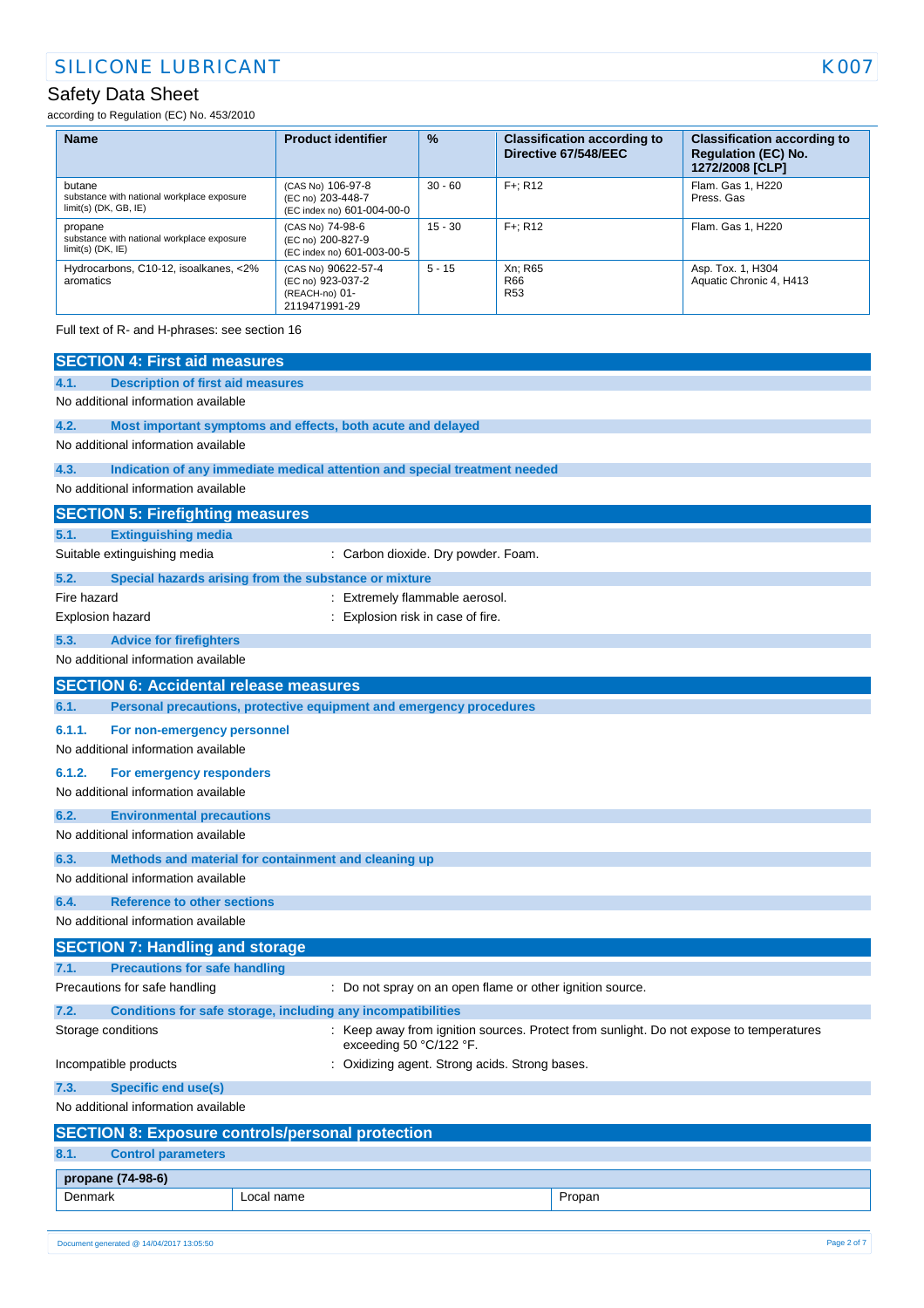according to Regulation (EC) No. 453/2010

| propane (74-98-6) |                                               |                                                                             |
|-------------------|-----------------------------------------------|-----------------------------------------------------------------------------|
| Denmark           | Grænseværdie (langvarig) (mg/m <sup>3</sup> ) | 1800 mg/m <sup>3</sup>                                                      |
| <b>Denmark</b>    | Grænseværdie (langvarig) (ppm)                | 1000 ppm                                                                    |
| Ireland           | Local name                                    | Propane                                                                     |
| Ireland           | OEL (8 hours ref) (ppm)                       | 1000 ppm                                                                    |
| Ireland           | Notes (IE)                                    | Asphx                                                                       |
| butane (106-97-8) |                                               |                                                                             |
| Denmark           | Local name                                    | n-Butan                                                                     |
| Denmark           | Grænseværdie (langvarig) (mg/m <sup>3</sup> ) | 1200 mg/m <sup>3</sup>                                                      |
| Denmark           | Grænseværdie (langvarig) (ppm)                | 500 ppm                                                                     |
| Ireland           | Local name                                    | <b>Butane</b>                                                               |
| Ireland           | OEL (8 hours ref) (ppm)                       | 1000 ppm                                                                    |
| United Kingdom    | Local name                                    | <b>Butane</b>                                                               |
| United Kingdom    | WEL TWA (mg/m <sup>3</sup> )                  | 1450 mg/m <sup>3</sup>                                                      |
| United Kingdom    | WEL TWA (ppm)                                 | 600 ppm                                                                     |
| United Kingdom    | WEL STEL (mg/m <sup>3</sup> )                 | 1810 mg/m <sup>3</sup>                                                      |
| United Kingdom    | WEL STEL (ppm)                                | 750 ppm                                                                     |
| United Kingdom    | Remark (WEL)                                  | Carc, (only applies if Butane contains more than 0.1%<br>of buta-1,3-diene) |

| 8.2.<br><b>Exposure controls</b>  |                                                        |
|-----------------------------------|--------------------------------------------------------|
| Materials for protective clothing | : Not required for normal conditions of use            |
| Hand protection                   | : In case of repeated or prolonged contact wear gloves |
| Eye protection                    | : Not required for normal conditions of use            |
| Skin and body protection          | : Not required for normal conditions of use            |
| Respiratory protection            | : Not required for normal conditions of use            |

### **SECTION 9: Physical and chemical properties**

| Information on basic physical and chemical properties<br>9.1. |                   |
|---------------------------------------------------------------|-------------------|
| Physical state                                                | $:$ Liquid        |
| Appearance                                                    | Aerosol.          |
| Colour                                                        | Colourless.       |
| Odour                                                         | characteristic.   |
| Odour threshold                                               | No data available |
| pH                                                            | No data available |
| Relative evaporation rate (butylacetate=1)                    | No data available |
| Melting point                                                 | No data available |
| Freezing point                                                | No data available |
| Boiling point                                                 | No data available |
| Flash point                                                   | No data available |
| Auto-ignition temperature                                     | No data available |
| Decomposition temperature                                     | No data available |
| Flammability (solid, gas)                                     | No data available |
| Vapour pressure                                               | No data available |
| Relative vapour density at 20 °C                              | No data available |
| Relative density                                              | : 0.59            |
| Solubility                                                    | No data available |
| Log Pow                                                       | No data available |
| Viscosity, kinematic                                          | No data available |
| Viscosity, dynamic                                            | No data available |
| <b>Explosive properties</b>                                   | No data available |
| Oxidising properties                                          | No data available |
| Explosive limits                                              | No data available |
|                                                               |                   |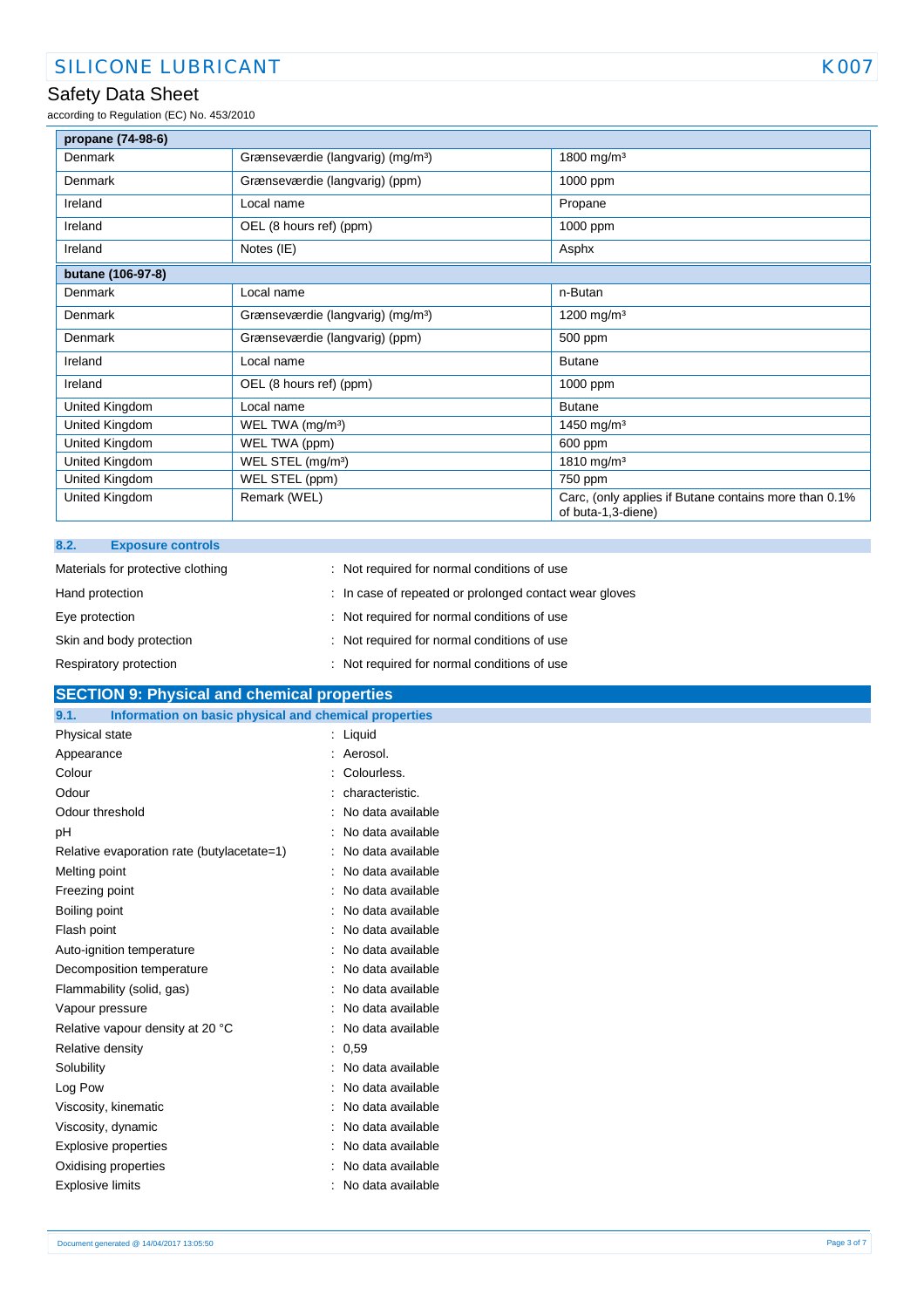according to Regulation (EC) No. 453/2010

| 9.2.  | <b>Other information</b>                    |
|-------|---------------------------------------------|
|       | No additional information available         |
|       | <b>SECTION 10: Stability and reactivity</b> |
| 10.1. | <b>Reactivity</b>                           |
|       | No additional information available         |
| 10.2. | <b>Chemical stability</b>                   |
|       | No additional information available         |
| 10.3. | <b>Possibility of hazardous reactions</b>   |
|       | No additional information available         |
| 10.4. | <b>Conditions to avoid</b>                  |
|       | Direct sunlight. Heat. Open flame.          |
| 10.5. | <b>Incompatible materials</b>               |
|       | No additional information available         |
| 10.6. | <b>Hazardous decomposition products</b>     |

No additional information available

| <b>SECTION 11: Toxicological information</b>          |                  |
|-------------------------------------------------------|------------------|
| Information on toxicological effects<br>11.1.         |                  |
| Acute toxicity                                        | : Not classified |
| Skin corrosion/irritation                             | : Not classified |
| Serious eye damage/irritation                         | : Not classified |
| Respiratory or skin sensitisation                     | : Not classified |
| Germ cell mutagenicity                                | : Not classified |
| Carcinogenicity                                       | : Not classified |
| Reproductive toxicity                                 | : Not classified |
| Specific target organ toxicity (single exposure)      | : Not classified |
| Specific target organ toxicity (repeated<br>exposure) | : Not classified |
| Aspiration hazard                                     | : Not classified |
| <b>SILICONE LUBRICANT</b>                             |                  |
| Vaporizer                                             | Aerosol          |
|                                                       |                  |

|       | <b>SECTION 12: Ecological information</b>  |                                          |
|-------|--------------------------------------------|------------------------------------------|
| 12.1. | <b>Toxicity</b>                            |                                          |
|       | No additional information available        |                                          |
|       |                                            |                                          |
| 12.2. | <b>Persistence and degradability</b>       |                                          |
|       | No additional information available        |                                          |
| 12.3. | <b>Bioaccumulative potential</b>           |                                          |
|       | No additional information available        |                                          |
| 12.4. | <b>Mobility in soil</b>                    |                                          |
|       | No additional information available        |                                          |
| 12.5. | <b>Results of PBT and vPvB assessment</b>  |                                          |
|       | No additional information available        |                                          |
| 12.6. | <b>Other adverse effects</b>               |                                          |
|       | No additional information available        |                                          |
|       | <b>SECTION 13: Disposal considerations</b> |                                          |
| 13.1. | <b>Waste treatment methods</b>             |                                          |
|       | Waste disposal recommendations             | : Do not pierce or burn, even after use. |

#### **SECTION 14: Transport information**

In accordance with ADR / RID / IMDG / IATA / ADN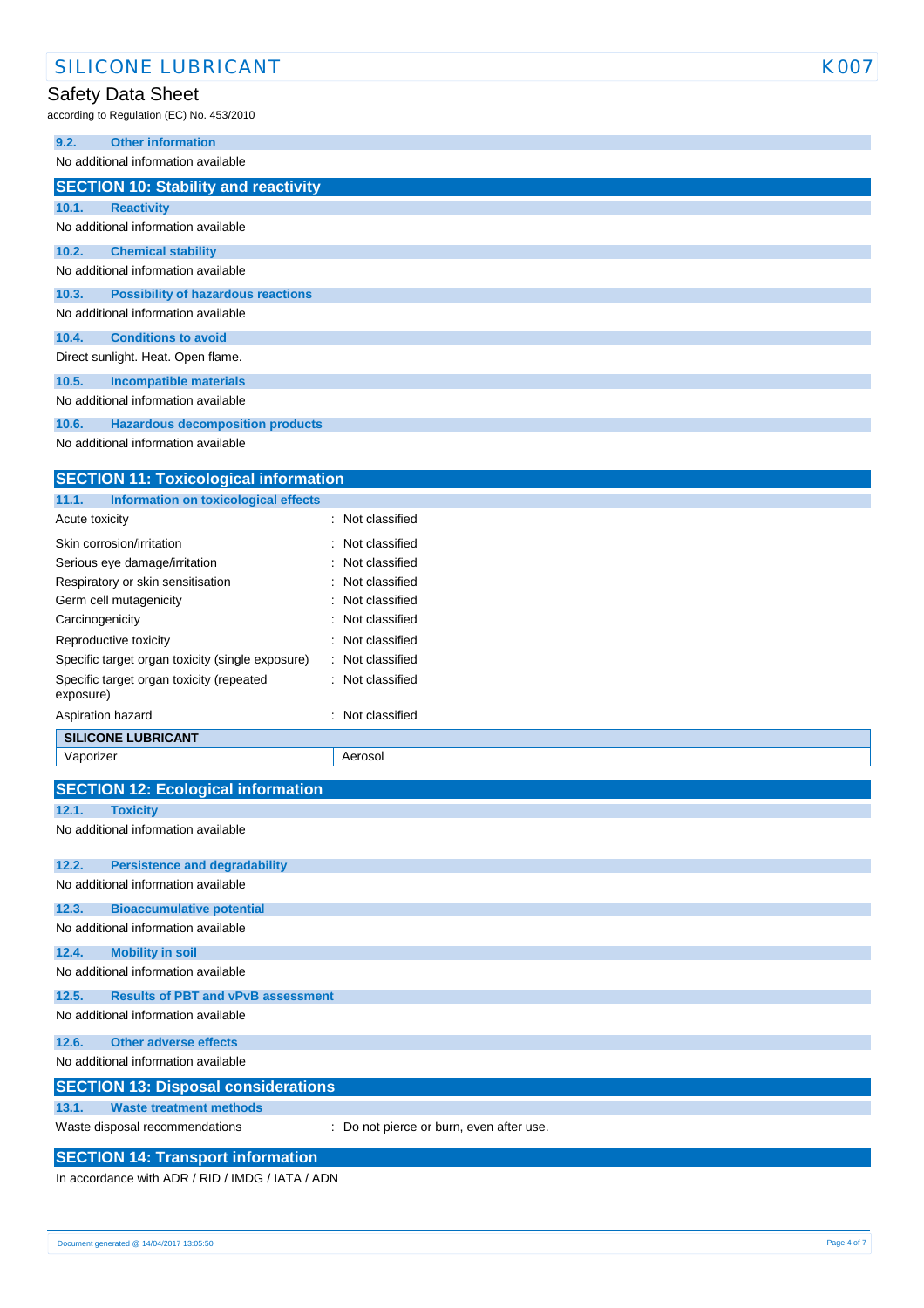| ccording to Regulation (EC) No. 453/2010   |                              |
|--------------------------------------------|------------------------------|
| 14.1.<br><b>UN number</b>                  |                              |
| UN-No. (ADR)                               | : 1950                       |
| UN-No. (IMDG)                              | 1950                         |
| UN-No.(IATA)                               | : 1950                       |
| 14.2.<br><b>UN proper shipping name</b>    |                              |
| Proper Shipping Name (ADR)                 | : AEROSOLS                   |
| Proper Shipping Name (IMDG)                | : AEROSOLS                   |
| Proper Shipping Name (IATA)                | : AEROSOLS, FLAMMABLE        |
| Transport document description (ADR)       | : UN 1950 AEROSOLS, 2.1, (D) |
| Transport document description (IMDG)      | : UN 1950 AEROSOLS, 2.1      |
| 14.3.<br><b>Transport hazard class(es)</b> |                              |
| <b>ADR</b>                                 |                              |
| Transport hazard class(es) (ADR)           | : 2.1                        |
| Danger labels (ADR)                        | : 2.1                        |
|                                            |                              |
|                                            |                              |
|                                            |                              |
|                                            |                              |
|                                            |                              |
|                                            |                              |
| <b>IMDG</b>                                |                              |
| Transport hazard class(es) (IMDG)          | : 2.1                        |
| Danger labels (IMDG)                       | : 2.1                        |
|                                            |                              |
|                                            |                              |
|                                            |                              |
|                                            |                              |
|                                            |                              |
|                                            |                              |
| <b>IATA</b>                                |                              |
|                                            |                              |
| Transport hazard class(es) (IATA)          | : 2.1                        |
| Hazard labels (IATA)                       | : 2.1                        |
|                                            |                              |
|                                            | ÷                            |
|                                            |                              |
|                                            |                              |
|                                            |                              |
|                                            |                              |
| 14.4.<br><b>Packing group</b>              |                              |
| Packing group (ADR)                        | Not applicable               |
| Packing group (IMDG)                       | Not applicable               |
| Packing group (IATA)                       | Not applicable               |
| 14.5.<br><b>Environmental hazards</b>      |                              |
| Dangerous for the environment              | : No                         |

Other information **contracts** : No supplementary information available

Marine pollutant in the set of the set of the set of the set of the set of the set of the set of the set of the set of the set of the set of the set of the set of the set of the set of the set of the set of the set of the

### **14.6. Special precautions for user**

| - Overland transport             |                      |
|----------------------------------|----------------------|
| Classification code (ADR)        | : 5F                 |
| Special provisions (ADR)         | : 190, 327, 344, 625 |
| Limited quantities (ADR)         | : 1L                 |
| Excepted quantities (ADR)        | : E0                 |
| Packing instructions (ADR)       | : P207, LP02         |
| Special packing provisions (ADR) | : PP87, RR6, L2      |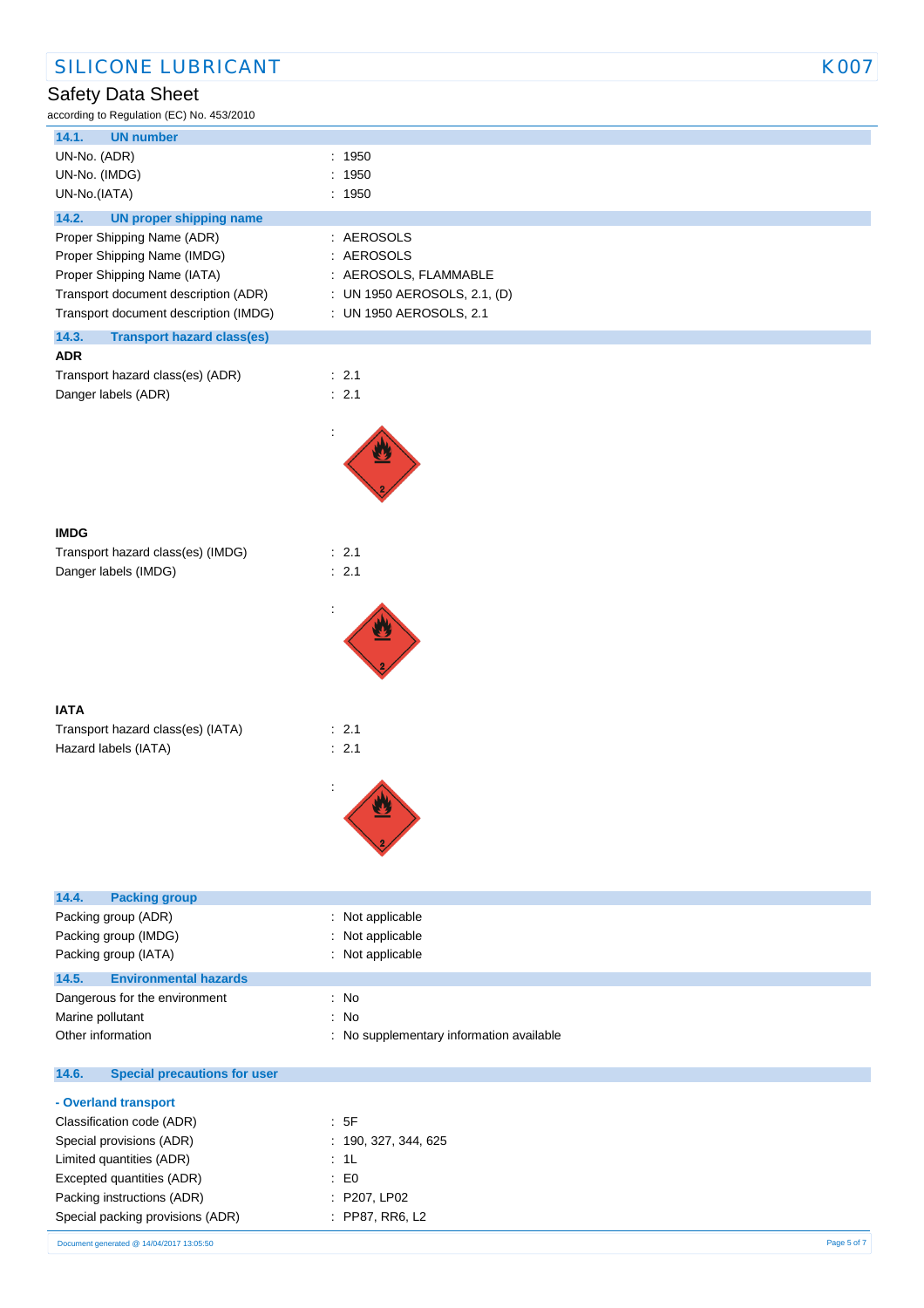### SILICONE LUBRICANT KOOT

### Safety Data Sheet

| according to Regulation (EC) No. 453/2010                                                                |                                                                                                           |
|----------------------------------------------------------------------------------------------------------|-----------------------------------------------------------------------------------------------------------|
| Mixed packing provisions (ADR)                                                                           | : MP9                                                                                                     |
| Transport category (ADR)                                                                                 | $\therefore$ 2                                                                                            |
| Special provisions for carriage - Packages<br>(ADR)                                                      | : V14                                                                                                     |
| Special provisions for carriage - Loading,<br>unloading and handling (ADR)                               | $\therefore$ CV9, CV12                                                                                    |
| Special provisions for carriage - Operation<br>(ADR)                                                     | $\therefore$ S2                                                                                           |
| Tunnel restriction code (ADR)                                                                            | : D                                                                                                       |
| - Transport by sea                                                                                       |                                                                                                           |
| Special provisions (IMDG)                                                                                | : 63, 190, 277, 327, 344, 959                                                                             |
| Limited quantities (IMDG)                                                                                | : SP277                                                                                                   |
| Excepted quantities (IMDG)                                                                               | $\mathsf{E} \mathsf{D}$                                                                                   |
| Packing instructions (IMDG)                                                                              | : P207, LP02                                                                                              |
| Special packing provisions (IMDG)                                                                        | $:$ PP87, L2                                                                                              |
| EmS-No. (Fire)                                                                                           | $: F-D$                                                                                                   |
| EmS-No. (Spillage)                                                                                       | $: S-U$                                                                                                   |
| Stowage category (IMDG)                                                                                  | : None                                                                                                    |
|                                                                                                          |                                                                                                           |
| - Air transport                                                                                          |                                                                                                           |
| PCA Excepted quantities (IATA)                                                                           | $\mathsf{E}0$                                                                                             |
| PCA Limited quantities (IATA)                                                                            | : Y203                                                                                                    |
| PCA limited quantity max net quantity (IATA)                                                             | 30kgG                                                                                                     |
| PCA packing instructions (IATA)                                                                          | : 203                                                                                                     |
| PCA max net quantity (IATA)                                                                              | : 75kg                                                                                                    |
| CAO packing instructions (IATA)                                                                          | 203                                                                                                       |
| CAO max net quantity (IATA)                                                                              | : 150kg                                                                                                   |
| Special provisions (IATA)                                                                                | : A145, A167, A802                                                                                        |
| ERG code (IATA)                                                                                          | : 10L                                                                                                     |
| 14.7.                                                                                                    | Transport in bulk according to Annex II of MARPOL 73/78 and the IBC Code                                  |
| <b>IBC</b> code                                                                                          | : Not applicable.                                                                                         |
| <b>SECTION 15: Regulatory information</b>                                                                |                                                                                                           |
| 15.1.                                                                                                    | Safety, health and environmental regulations/legislation specific for the substance or mixture            |
| 15.1.1.<br><b>EU-Regulations</b>                                                                         |                                                                                                           |
| Contains no substances with Annex XVII restrictions<br>Contains no substance on the REACH candidate list |                                                                                                           |
| Contains no REACH Annex XIV substances                                                                   |                                                                                                           |
|                                                                                                          |                                                                                                           |
| <b>National regulations</b><br>15.1.2.                                                                   |                                                                                                           |
| Germany                                                                                                  |                                                                                                           |
| VwVwS Annex reference                                                                                    | : Water hazard class (WGK) 1, slightly hazardous to water (Classification according to VwVwS,<br>Annex 4) |
| 12th Ordinance Implementing the Federal                                                                  | : Is not subject of the 12. BlmSchV (Hazardous Incident Ordinance)                                        |

#### **Denmark**

Recommendations Danish Regulation : Young people below the age of 18 years are not allowed to use the product

**15.2. Chemical safety assessment**

No additional information available

Immission Control Act - 12.BImSchV

### **SECTION 16: Other information**

### Full text of R-, H- and EUH-phrases:

| Aerosol 1          | Aerosol, Category 1                                               |
|--------------------|-------------------------------------------------------------------|
| Aquatic Chronic 4  | Hazardous to the aguatic environment — Chronic Hazard, Category 4 |
| Asp. Tox. $\gamma$ | Aspiration hazard, Category 1                                     |